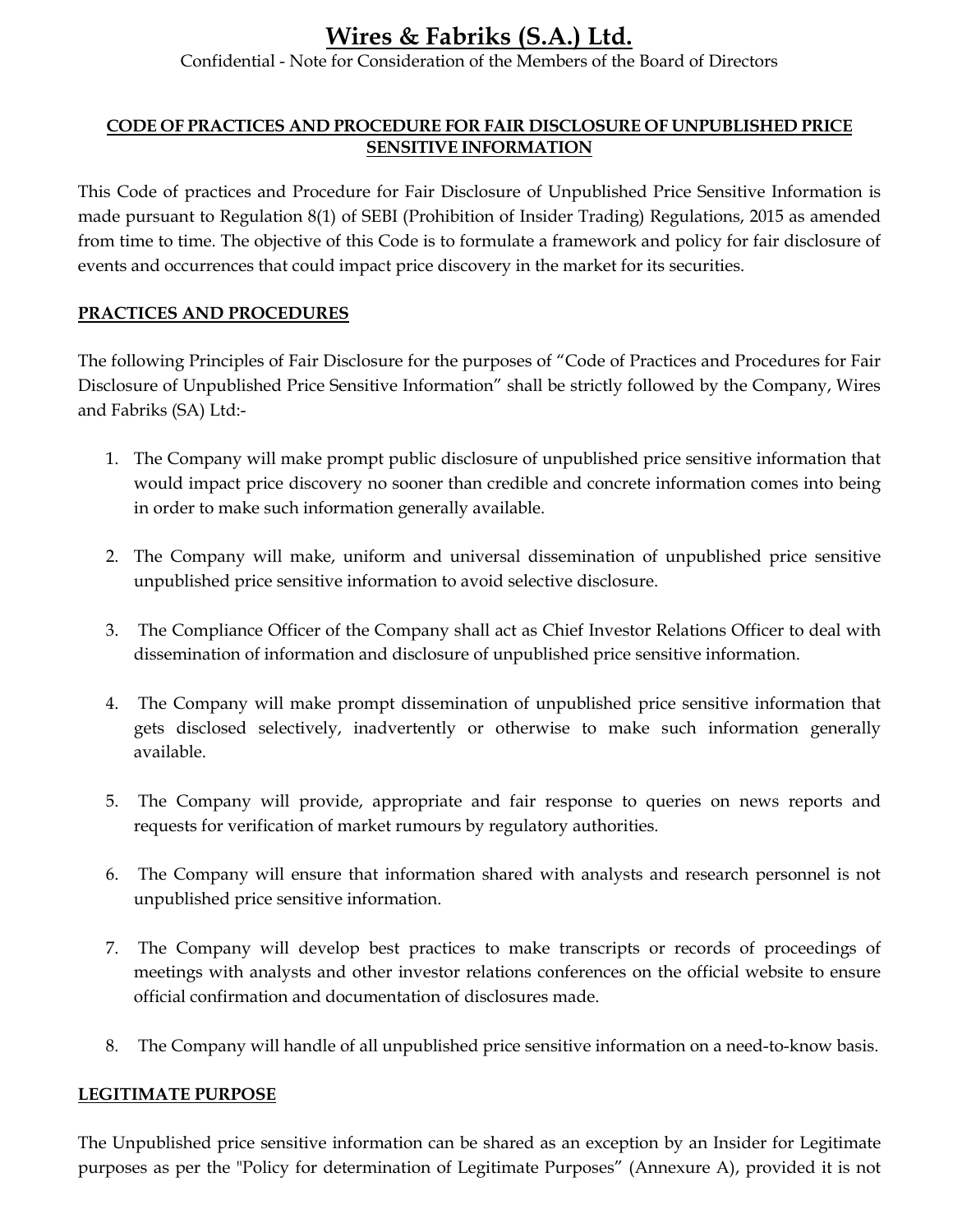Confidential - Note for Consideration of the Members of the Board of Directors shared to evade or circumvent the prohibition under the SEBI (Prohibition of Insider Trading) Regulations, 2015 as amended from time to time.

This Code is subject to review from time to time.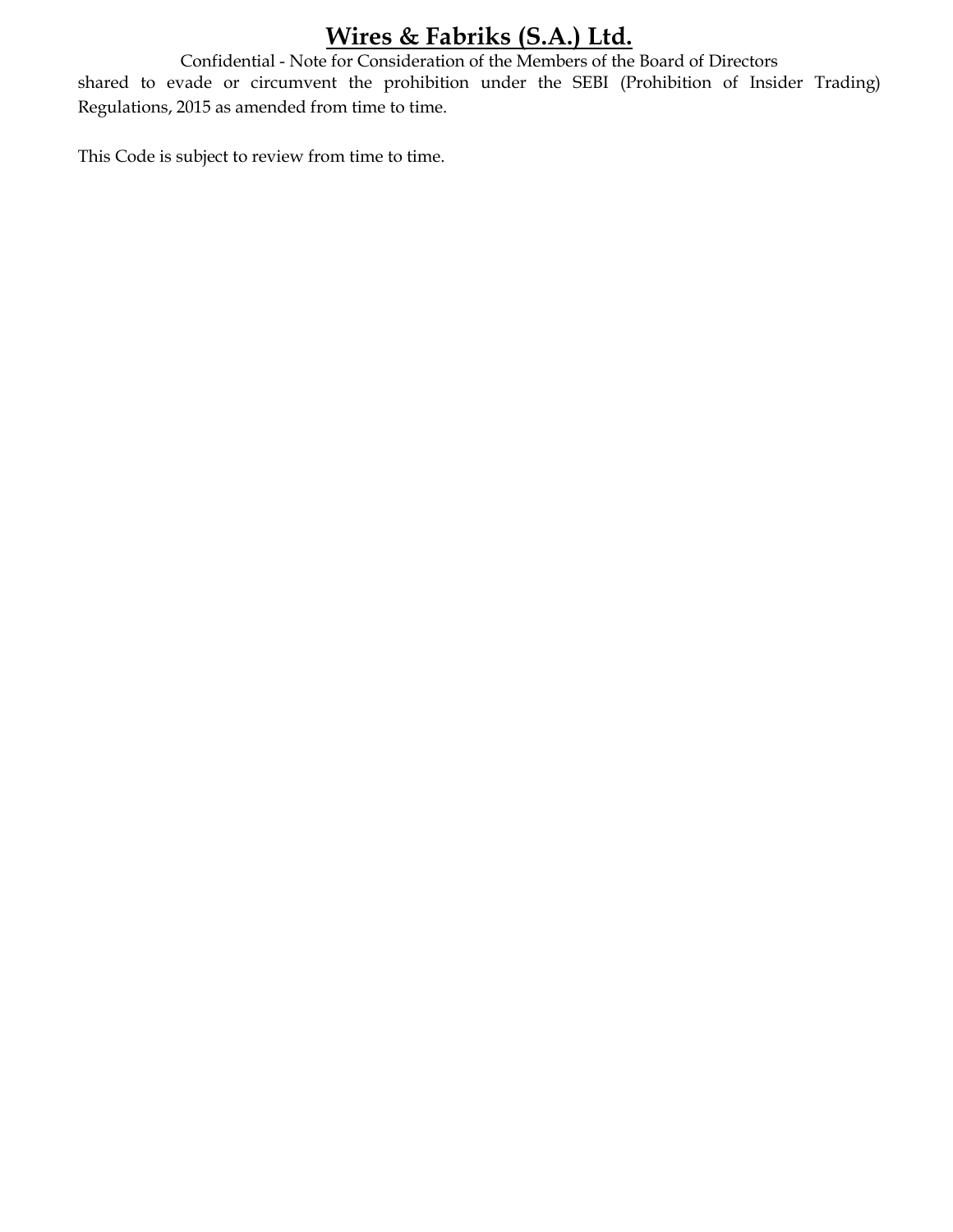Confidential - Note for Consideration of the Members of the Board of Directors

#### Annexure A

## POLICY FOR DETERMINATION OF LEGITIMATE PURPOSES

This Policy, as a part of " Code of practices and Procedure for Fair Disclosure of Unpublished Price Sensitive Information" formulated under Regulation 8 of SEBI (Prohibition of Insider Trading) Regulations 2015 ("Regulations"), will be known as "Policy for Determination of Legitimate Purposes" hereinafter referred to as the "Policy".

### OBJECTIVE

The objective of this policy is to identify 'Legitimate Purposes' for performance of duties or discharge of legal obligations, which will be considered as exception for the purpose of procuring unpublished price sensitive information (UPSI) relating to the Company or its listed securities or proposed to be listed securities, if any.

### DEFINITION

- a) "Insider" Any person in receipt of UPSI pursuant to a "legitimate purpose" shall be considered as an "insider" and due notice shall be given to such persons (Insiders) to maintain confidentiality of such unpublished price sensitive information in compliance with the regulations.
- b) "Legitimate Purposes" shall mean sharing of UPSI in the ordinary course of business by an Insider with the following, provided that such sharing has not been carried out to evade or circumvent the prohibitions of the regulations:
	- i. Promoters of the Company
	- ii. Auditors (Statutory, Internal, Branch, Cost, Secretarial, GST and any other Auditor as applicable)
	- iii. Staff Members of the Audit firm/team conducting the Audit
	- iv. Collaborators
	- v. Lenders
	- vi. Customers
	- vii. Suppliers
	- viii. Bankers
	- ix. Legal Advisors
	- x. Insolvency Professionals
	- xi. Consultants
	- xii. Any other advisors/consultants/partners
	- xiii. Any other person with whom UPSI is shared in the ordinary course of business.

#### DIGITAL DATABASE

The Board of Directors shall ensure that a structured digital database is maintained containing the names of such persons or entities, as the case may be, with whom UPSI is shared under the Regulation along with the Permanent Account Number (PAN) or any other identifier authorized by law, where PAN is not available. Such database shall be maintained with adequate internal controls and checks, such as time stamping, audit trails, etc. to ensure non-tampering of the database.